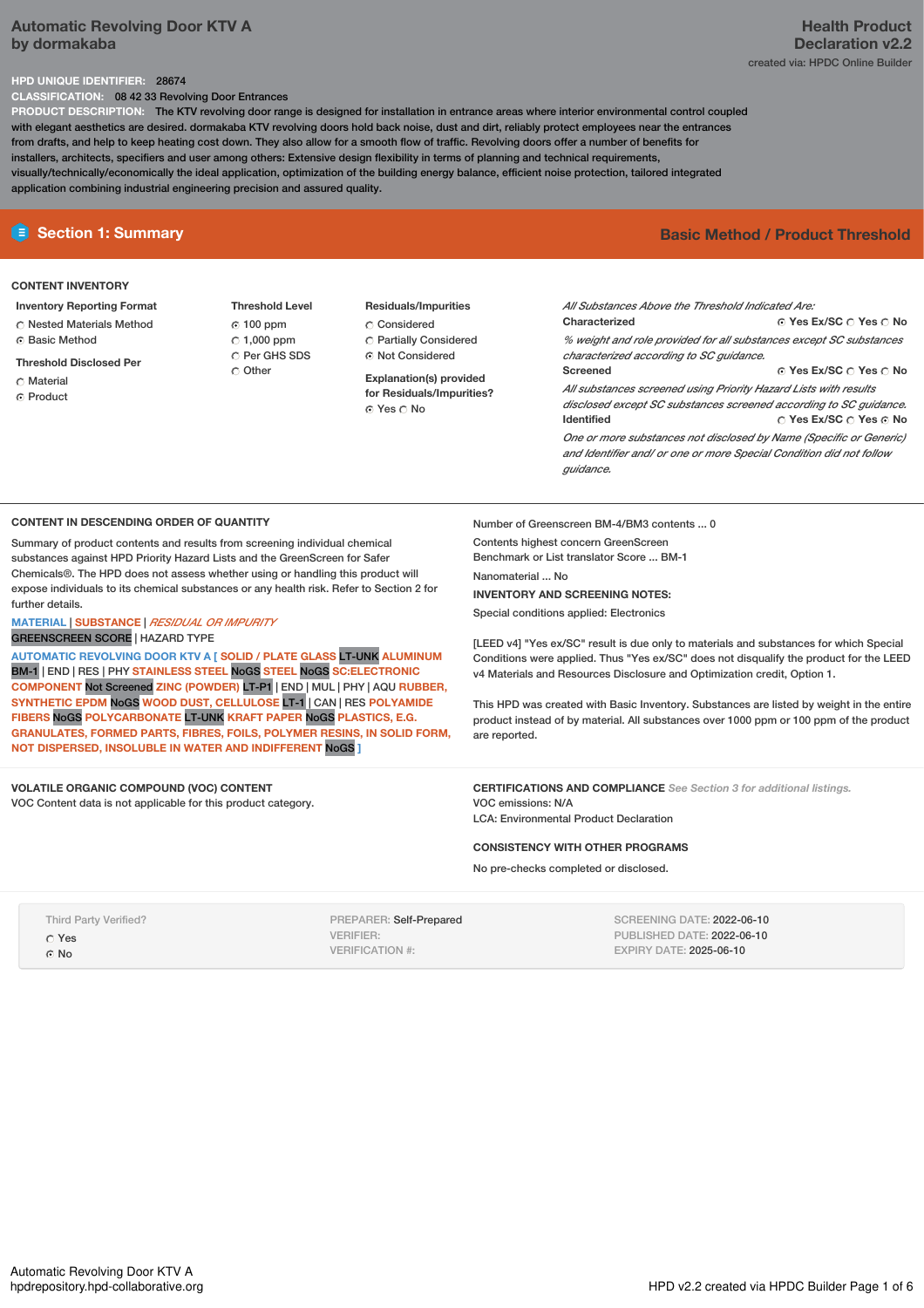This section lists contents in a product based on specific threshold(s) and reports detailed health information including hazards. This HPD uses the inventory method indicated above, *which is one of three possible methods:*

- *Basic Inventory method with Product-level threshold.*
- *Nested Material Inventory method with Product-level threshold*
- *Nested Material Inventory method with individual Material-level thresholds*

Definitions and requirements for the three inventory methods and requirements for each data field can be found in the HPD Open Standard version 2.2, available on the HPDC website *at: [www.hpd-collaborative.org/hpd-2-2-standard](https://www.hpd-collaborative.org/hpd-2-2-standard)*

| <b>AUTOMATIC REVOLVING DOOR KTV A</b>                 |                                                                                                                        |                                              |                                           |                                                                                                                                                                                                                                                                                                                                                         |  |  |
|-------------------------------------------------------|------------------------------------------------------------------------------------------------------------------------|----------------------------------------------|-------------------------------------------|---------------------------------------------------------------------------------------------------------------------------------------------------------------------------------------------------------------------------------------------------------------------------------------------------------------------------------------------------------|--|--|
| PRODUCT THRESHOLD: 100 ppm                            |                                                                                                                        |                                              | RESIDUALS AND IMPURITIES CONSIDERED: No   |                                                                                                                                                                                                                                                                                                                                                         |  |  |
|                                                       | components, and no chemical reactions are needed to develop our products.                                              |                                              |                                           | RESIDUALS AND IMPURITIES NOTES: No residuals or impurities are expected in these materials at or above the inventory threshold. dormakada products consist of finished                                                                                                                                                                                  |  |  |
| <b>OTHER PRODUCT NOTES: -</b>                         |                                                                                                                        |                                              |                                           |                                                                                                                                                                                                                                                                                                                                                         |  |  |
|                                                       |                                                                                                                        |                                              |                                           |                                                                                                                                                                                                                                                                                                                                                         |  |  |
| <b>SOLID / PLATE GLASS</b>                            |                                                                                                                        |                                              |                                           | ID: 65997-17-3                                                                                                                                                                                                                                                                                                                                          |  |  |
| $\%$ : 46,6000 - 46,6000                              | HAZARD SCREENING METHOD: Pharos Chemical and Materials Library HAZARD SCREENING DATE: 2022-06-10 9:02:24<br>GS: LT-UNK | RC: None                                     | NANO: No                                  | SUBSTANCE ROLE: Glass component                                                                                                                                                                                                                                                                                                                         |  |  |
|                                                       |                                                                                                                        |                                              |                                           |                                                                                                                                                                                                                                                                                                                                                         |  |  |
| <b>HAZARD TYPE</b>                                    | <b>AGENCY AND LIST TITLES</b>                                                                                          |                                              | WARNINGS                                  |                                                                                                                                                                                                                                                                                                                                                         |  |  |
| None found                                            |                                                                                                                        |                                              |                                           | No warnings found on HPD Priority Hazard Lists                                                                                                                                                                                                                                                                                                          |  |  |
| <b>SUBSTANCE NOTES: -</b>                             |                                                                                                                        |                                              |                                           |                                                                                                                                                                                                                                                                                                                                                         |  |  |
|                                                       |                                                                                                                        |                                              |                                           |                                                                                                                                                                                                                                                                                                                                                         |  |  |
| <b>ALUMINUM</b>                                       |                                                                                                                        |                                              |                                           | ID: 91728-14-2                                                                                                                                                                                                                                                                                                                                          |  |  |
|                                                       | HAZARD SCREENING METHOD: Pharos Chemical and Materials Library                                                         |                                              | HAZARD SCREENING DATE: 2022-06-10 9:02:25 |                                                                                                                                                                                                                                                                                                                                                         |  |  |
| %: $32.3000 - 32.3000$                                | GS: <b>BM-1</b>                                                                                                        | RC: Both                                     | NANO: No                                  | SUBSTANCE ROLE: Alloy element                                                                                                                                                                                                                                                                                                                           |  |  |
| <b>HAZARD TYPE</b>                                    | <b>AGENCY AND LIST TITLES</b>                                                                                          |                                              | <b>WARNINGS</b>                           |                                                                                                                                                                                                                                                                                                                                                         |  |  |
| <b>END</b>                                            |                                                                                                                        | <b>TEDX</b> - Potential Endocrine Disruptors |                                           | <b>Potential Endocrine Disruptor</b>                                                                                                                                                                                                                                                                                                                    |  |  |
| <b>RES</b>                                            | AOEC - Asthmagens                                                                                                      |                                              |                                           | Asthmagen (Rs) - sensitizer-induced                                                                                                                                                                                                                                                                                                                     |  |  |
| PHY                                                   |                                                                                                                        | EU - GHS (H-Statements) Annex 6 Table 3-1    |                                           | H228 - Flammable solid [Flammable solids - Category 1 or 2]                                                                                                                                                                                                                                                                                             |  |  |
| PHY                                                   | EU - GHS (H-Statements) Annex 6 Table 3-1                                                                              |                                              | Category 2 or 3]                          | H261 - In contact with water releases flammable gases [Substances]<br>and mixtures which, in contact with water, emit flammable gases -                                                                                                                                                                                                                 |  |  |
| irrelevant to the end-user.<br><b>STAINLESS STEEL</b> |                                                                                                                        |                                              |                                           | SUBSTANCE NOTES: The hazards associated with aluminum are dependent upon the form in which aluminum is provided. As aluminum is inert upon receipt by dormakaba<br>and unlikely to leach from the revolving door into the environment, the risk of exposure to aluminum components is negligible and the listed hazards can be deemed<br>ID: 12597-68-1 |  |  |
|                                                       | HAZARD SCREENING METHOD: Pharos Chemical and Materials Library HAZARD SCREENING DATE: 2022-06-10 9:02:25               |                                              |                                           |                                                                                                                                                                                                                                                                                                                                                         |  |  |
| %: $6.5000 - 6.5000$                                  | GS: NoGS                                                                                                               | RC: Both                                     | NANO: No                                  | SUBSTANCE ROLE: Alloy element                                                                                                                                                                                                                                                                                                                           |  |  |
| <b>HAZARD TYPE</b>                                    | <b>AGENCY AND LIST TITLES</b>                                                                                          |                                              | WARNINGS                                  |                                                                                                                                                                                                                                                                                                                                                         |  |  |
| None found                                            |                                                                                                                        |                                              |                                           | No warnings found on HPD Priority Hazard Lists                                                                                                                                                                                                                                                                                                          |  |  |
| <b>SUBSTANCE NOTES: -</b>                             |                                                                                                                        |                                              |                                           |                                                                                                                                                                                                                                                                                                                                                         |  |  |
| <b>STEEL</b>                                          |                                                                                                                        |                                              |                                           | ID: 12597-69-2                                                                                                                                                                                                                                                                                                                                          |  |  |
|                                                       | HAZARD SCREENING METHOD: Pharos Chemical and Materials Library HAZARD SCREENING DATE: 2022-06-10 9:02:26               |                                              |                                           |                                                                                                                                                                                                                                                                                                                                                         |  |  |
| %: $6.5000 - 6.5000$                                  | GS: NoGS                                                                                                               | RC: Both                                     | NANO: No                                  | SUBSTANCE ROLE: Alloy element                                                                                                                                                                                                                                                                                                                           |  |  |
|                                                       |                                                                                                                        |                                              |                                           |                                                                                                                                                                                                                                                                                                                                                         |  |  |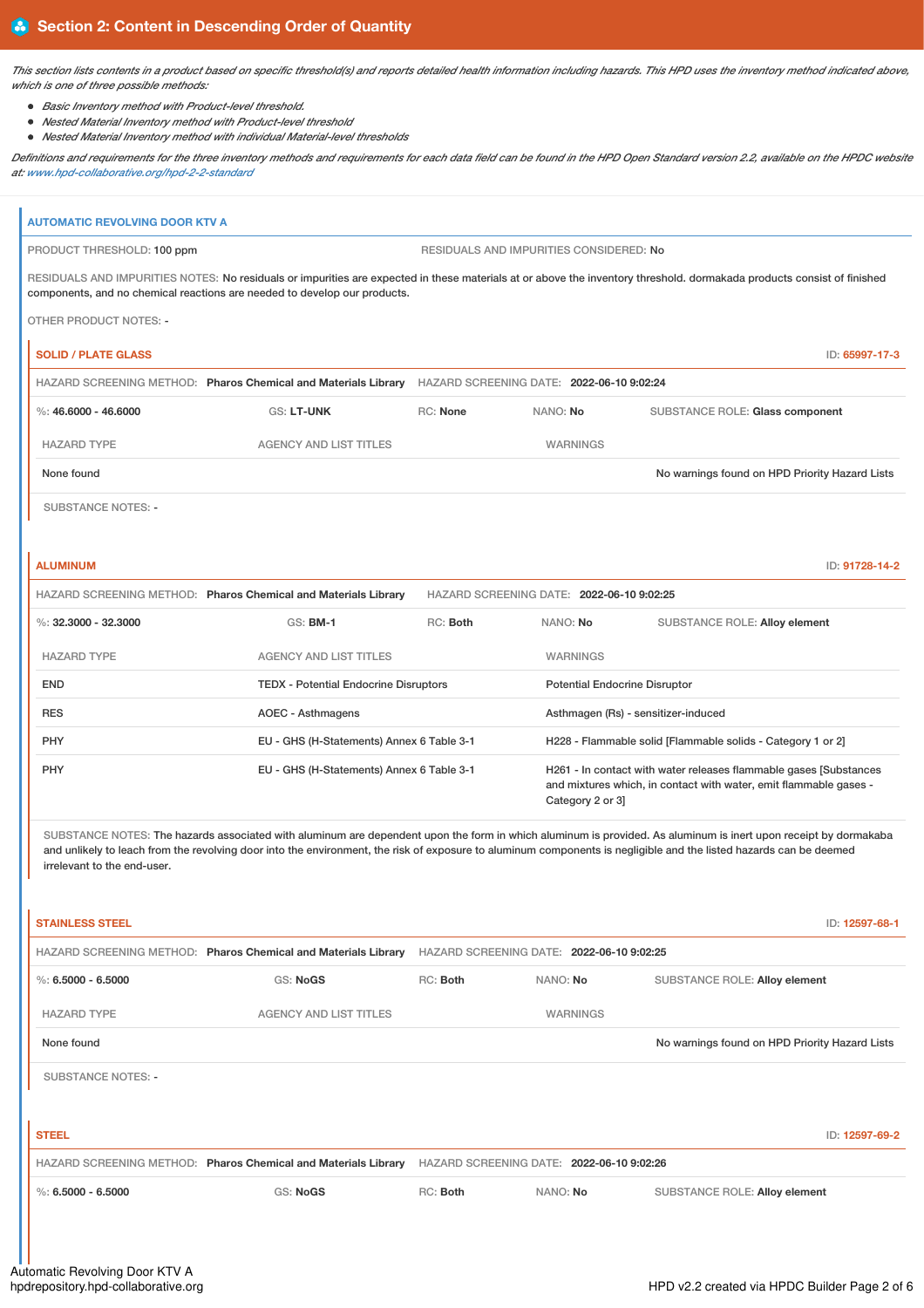| <b>HAZARD TYPE</b>                                                                                                           | <b>AGENCY AND LIST TITLES</b>                                                                            |          | <b>WARNINGS</b>                      |                                                                                                                                                                                      |
|------------------------------------------------------------------------------------------------------------------------------|----------------------------------------------------------------------------------------------------------|----------|--------------------------------------|--------------------------------------------------------------------------------------------------------------------------------------------------------------------------------------|
| None found                                                                                                                   |                                                                                                          |          |                                      | No warnings found on HPD Priority Hazard Lists                                                                                                                                       |
| <b>SUBSTANCE NOTES: -</b>                                                                                                    |                                                                                                          |          |                                      |                                                                                                                                                                                      |
| <b>SC:ELECTRONIC COMPONENT</b>                                                                                               |                                                                                                          |          |                                      | ID: SC:Electronics                                                                                                                                                                   |
|                                                                                                                              | HAZARD SCREENING METHOD: Pharos Chemical and Materials Library HAZARD SCREENING DATE: Not Screened       |          |                                      |                                                                                                                                                                                      |
| %: $2.2500 - 2.2500$                                                                                                         | <b>GS: Not Screened</b>                                                                                  | RC: UNK  | NANO: No                             | SUBSTANCE ROLE: Electronic component                                                                                                                                                 |
| <b>HAZARD TYPE</b>                                                                                                           | <b>AGENCY AND LIST TITLES</b>                                                                            |          | WARNINGS                             |                                                                                                                                                                                      |
|                                                                                                                              | Hazard Screening not performed                                                                           |          |                                      |                                                                                                                                                                                      |
| <b>SUBSTANCE NOTES:</b><br>Version: SCElec/2018-02-23<br><b>Brief Description: -</b><br>Compliance: -<br>Takeback Program: - |                                                                                                          |          |                                      |                                                                                                                                                                                      |
| <b>ZINC (POWDER)</b>                                                                                                         |                                                                                                          |          |                                      | ID: 7440-66-6                                                                                                                                                                        |
|                                                                                                                              | HAZARD SCREENING METHOD: Pharos Chemical and Materials Library HAZARD SCREENING DATE: 2022-06-10 9:02:26 |          |                                      |                                                                                                                                                                                      |
| %: 1.5000 - 1.5000                                                                                                           | GS: LT-P1                                                                                                | RC: None | NANO: No                             | SUBSTANCE ROLE: Alloy element                                                                                                                                                        |
| <b>HAZARD TYPE</b>                                                                                                           | <b>AGENCY AND LIST TITLES</b>                                                                            |          | WARNINGS                             |                                                                                                                                                                                      |
| <b>END</b>                                                                                                                   | <b>TEDX - Potential Endocrine Disruptors</b>                                                             |          | <b>Potential Endocrine Disruptor</b> |                                                                                                                                                                                      |
| <b>MUL</b>                                                                                                                   | German FEA - Substances Hazardous to Waters                                                              |          |                                      |                                                                                                                                                                                      |
| PHY                                                                                                                          |                                                                                                          |          | Class 2 - Hazard to Waters           |                                                                                                                                                                                      |
|                                                                                                                              | EU - GHS (H-Statements) Annex 6 Table 3-1                                                                |          |                                      | H260 - In contact with water releases flammable gases which may<br>ignite spontaneously [Substances and mixtures which, in contact with<br>water, emit flammable gases - Category 1] |
| AQU                                                                                                                          | EU - GHS (H-Statements) Annex 6 Table 3-1                                                                |          |                                      | H400 - Very toxic to aquatic life [Hazardous to the aquatic<br>environment (acute) - Category 1]                                                                                     |
| AQU                                                                                                                          | EU - GHS (H-Statements) Annex 6 Table 3-1                                                                |          |                                      | H410 - Very toxic to aquatic life with long lasting effects [Hazardous<br>to the aquatic environment (chronic) - Category 1]                                                         |
| PHY                                                                                                                          | EU - GHS (H-Statements) Annex 6 Table 3-1                                                                |          |                                      | H250 - Catches fire spontaneously if exposed to air [Pyrophoric<br>liquids; Pyrophoric solids - Category 1]                                                                          |

| <b>RUBBER, SYNTHETIC EPDM</b> |                                                                |                                           |                                           |                                                | ID: 308064-28-0 |
|-------------------------------|----------------------------------------------------------------|-------------------------------------------|-------------------------------------------|------------------------------------------------|-----------------|
|                               | HAZARD SCREENING METHOD: Pharos Chemical and Materials Library | HAZARD SCREENING DATE: 2022-06-10 9:02:27 |                                           |                                                |                 |
| %: $1.5000 - 1.5000$          | GS: NoGS                                                       | <b>RC: UNK</b>                            | NANO: No                                  | <b>SUBSTANCE ROLE: Hardware</b>                |                 |
| <b>HAZARD TYPE</b>            | <b>AGENCY AND LIST TITLES</b>                                  |                                           | <b>WARNINGS</b>                           |                                                |                 |
| None found                    |                                                                |                                           |                                           | No warnings found on HPD Priority Hazard Lists |                 |
| <b>SUBSTANCE NOTES: -</b>     |                                                                |                                           |                                           |                                                |                 |
|                               |                                                                |                                           |                                           |                                                |                 |
| <b>WOOD DUST, CELLULOSE</b>   |                                                                |                                           |                                           |                                                | ID: 9004-34-6   |
|                               | HAZARD SCREENING METHOD: Pharos Chemical and Materials Library |                                           | HAZARD SCREENING DATE: 2022-06-10 9:02:27 |                                                |                 |
| %: $0.7700 - 0.7700$          | $GS: LT-1$                                                     | <b>RC: UNK</b>                            | NANO: No                                  | <b>SUBSTANCE ROLE: Hardware</b>                |                 |
|                               |                                                                |                                           |                                           |                                                |                 |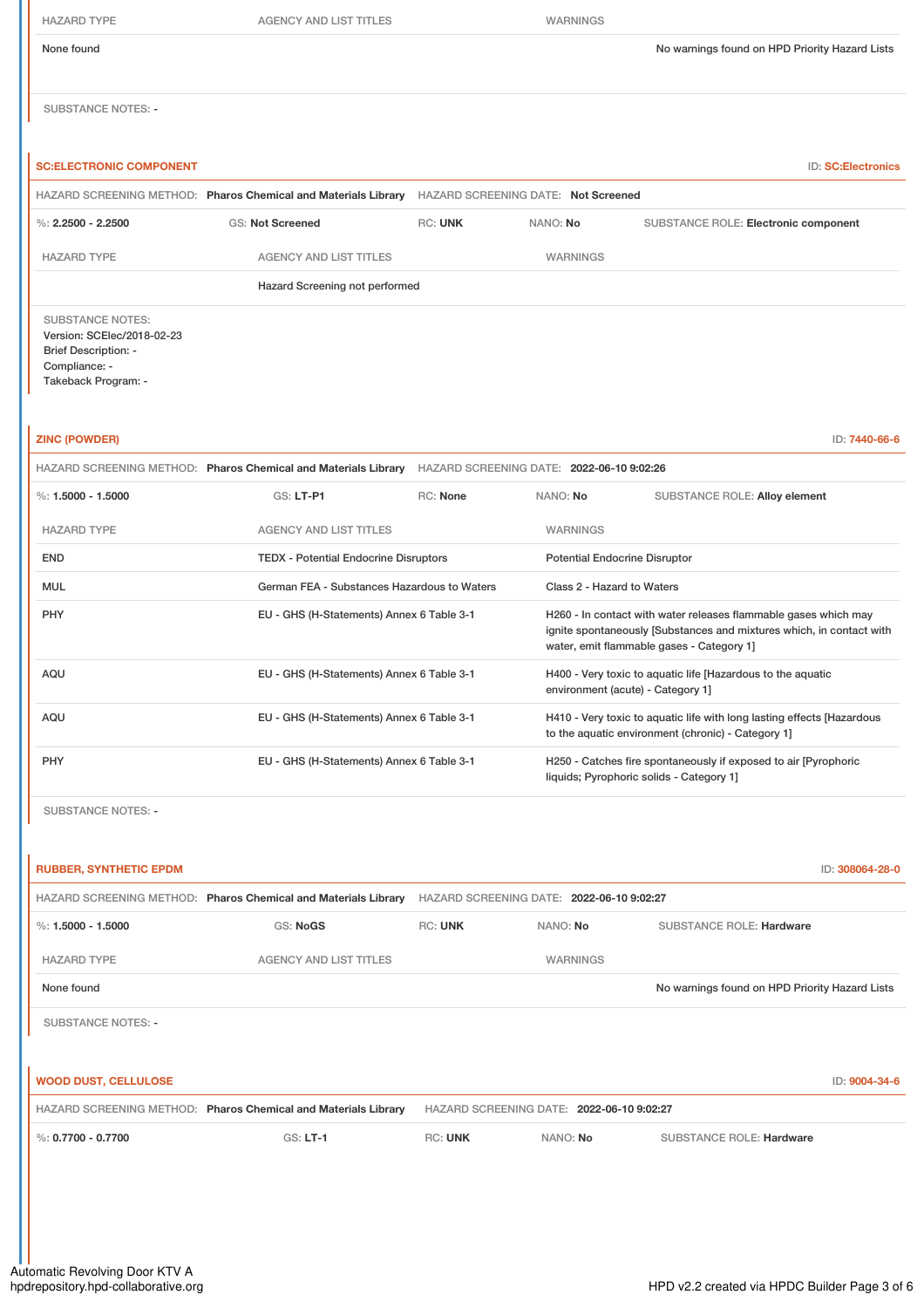| <b>HAZARD TYPE</b>                                                                      | <b>AGENCY AND LIST TITLES</b>                                                                            |                                                                                                          | WARNINGS        |                                                                                  |  |
|-----------------------------------------------------------------------------------------|----------------------------------------------------------------------------------------------------------|----------------------------------------------------------------------------------------------------------|-----------------|----------------------------------------------------------------------------------|--|
| CAN                                                                                     | <b>IARC</b>                                                                                              |                                                                                                          |                 | Group 1 - Agent is carcinogenic to humans - inhaled from<br>occupational sources |  |
| CAN                                                                                     | CA EPA - Prop 65                                                                                         |                                                                                                          | Carcinogen      |                                                                                  |  |
| <b>RES</b>                                                                              | <b>AOEC - Asthmagens</b>                                                                                 |                                                                                                          |                 | Asthmagen (Rs) - sensitizer-induced                                              |  |
| <b>SUBSTANCE NOTES: -</b>                                                               |                                                                                                          |                                                                                                          |                 |                                                                                  |  |
| <b>POLYAMIDE FIBERS</b>                                                                 |                                                                                                          |                                                                                                          |                 | ID: 63428-84-2                                                                   |  |
|                                                                                         | HAZARD SCREENING METHOD: Pharos Chemical and Materials Library HAZARD SCREENING DATE: 2022-06-10 9:02:28 |                                                                                                          |                 |                                                                                  |  |
| %: $0.7000 - 0.7000$                                                                    | GS: NoGS                                                                                                 | RC: UNK                                                                                                  | NANO: No        | SUBSTANCE ROLE: Hardware                                                         |  |
| <b>HAZARD TYPE</b>                                                                      | <b>AGENCY AND LIST TITLES</b>                                                                            |                                                                                                          | <b>WARNINGS</b> |                                                                                  |  |
| None found                                                                              |                                                                                                          |                                                                                                          |                 | No warnings found on HPD Priority Hazard Lists                                   |  |
| <b>SUBSTANCE NOTES: -</b>                                                               |                                                                                                          |                                                                                                          |                 |                                                                                  |  |
| <b>POLYCARBONATE</b>                                                                    |                                                                                                          |                                                                                                          |                 | ID: 25037-45-0                                                                   |  |
|                                                                                         | HAZARD SCREENING METHOD: Pharos Chemical and Materials Library HAZARD SCREENING DATE: 2022-06-10 9:02:28 |                                                                                                          |                 |                                                                                  |  |
| %: $0.6500 - 0.6500$                                                                    | GS: LT-UNK                                                                                               | RC: None                                                                                                 | NANO: No        | SUBSTANCE ROLE: Hardware                                                         |  |
| <b>HAZARD TYPE</b>                                                                      | <b>AGENCY AND LIST TITLES</b>                                                                            |                                                                                                          | WARNINGS        |                                                                                  |  |
| None found                                                                              |                                                                                                          |                                                                                                          |                 | No warnings found on HPD Priority Hazard Lists                                   |  |
| <b>SUBSTANCE NOTES: -</b>                                                               |                                                                                                          |                                                                                                          |                 |                                                                                  |  |
|                                                                                         |                                                                                                          |                                                                                                          |                 |                                                                                  |  |
| <b>KRAFT PAPER</b>                                                                      |                                                                                                          |                                                                                                          |                 | ID: Not registered                                                               |  |
|                                                                                         |                                                                                                          | HAZARD SCREENING METHOD: Pharos Chemical and Materials Library HAZARD SCREENING DATE: 2022-06-10 9:02:29 |                 |                                                                                  |  |
| %: $0.5000 - 0.5000$                                                                    | GS: NoGS                                                                                                 | RC: UNK                                                                                                  | NANO: No        | SUBSTANCE ROLE: Hardware                                                         |  |
| <b>HAZARD TYPE</b>                                                                      | <b>AGENCY AND LIST TITLES</b>                                                                            |                                                                                                          | WARNINGS        |                                                                                  |  |
| None found                                                                              |                                                                                                          |                                                                                                          |                 | No warnings found on HPD Priority Hazard Lists                                   |  |
| <b>SUBSTANCE NOTES: -</b>                                                               |                                                                                                          |                                                                                                          |                 |                                                                                  |  |
|                                                                                         |                                                                                                          |                                                                                                          |                 |                                                                                  |  |
| PLASTICS, E.G. GRANULATES, FORMED PARTS, FIBRES, FOILS,<br><b>WATER AND INDIFFERENT</b> | POLYMER RESINS, IN SOLID FORM, NOT DISPERSED, INSOLUBLE IN                                               |                                                                                                          |                 | ID: 937182-60-0                                                                  |  |
|                                                                                         | HAZARD SCREENING METHOD: Pharos Chemical and Materials Library                                           | HAZARD SCREENING DATE: 2022-06-10 9:02:29                                                                |                 |                                                                                  |  |
| %: $0.2300 - 0.2300$                                                                    | GS: NoGS                                                                                                 | RC: UNK                                                                                                  | NANO: No        | SUBSTANCE ROLE: Insulator                                                        |  |
| <b>HAZARD TYPE</b>                                                                      | AGENCY AND LIST TITLES                                                                                   |                                                                                                          | WARNINGS        |                                                                                  |  |
| None found                                                                              |                                                                                                          |                                                                                                          |                 | No warnings found on HPD Priority Hazard Lists                                   |  |

SUBSTANCE NOTES: -

 $\mathbf{I}$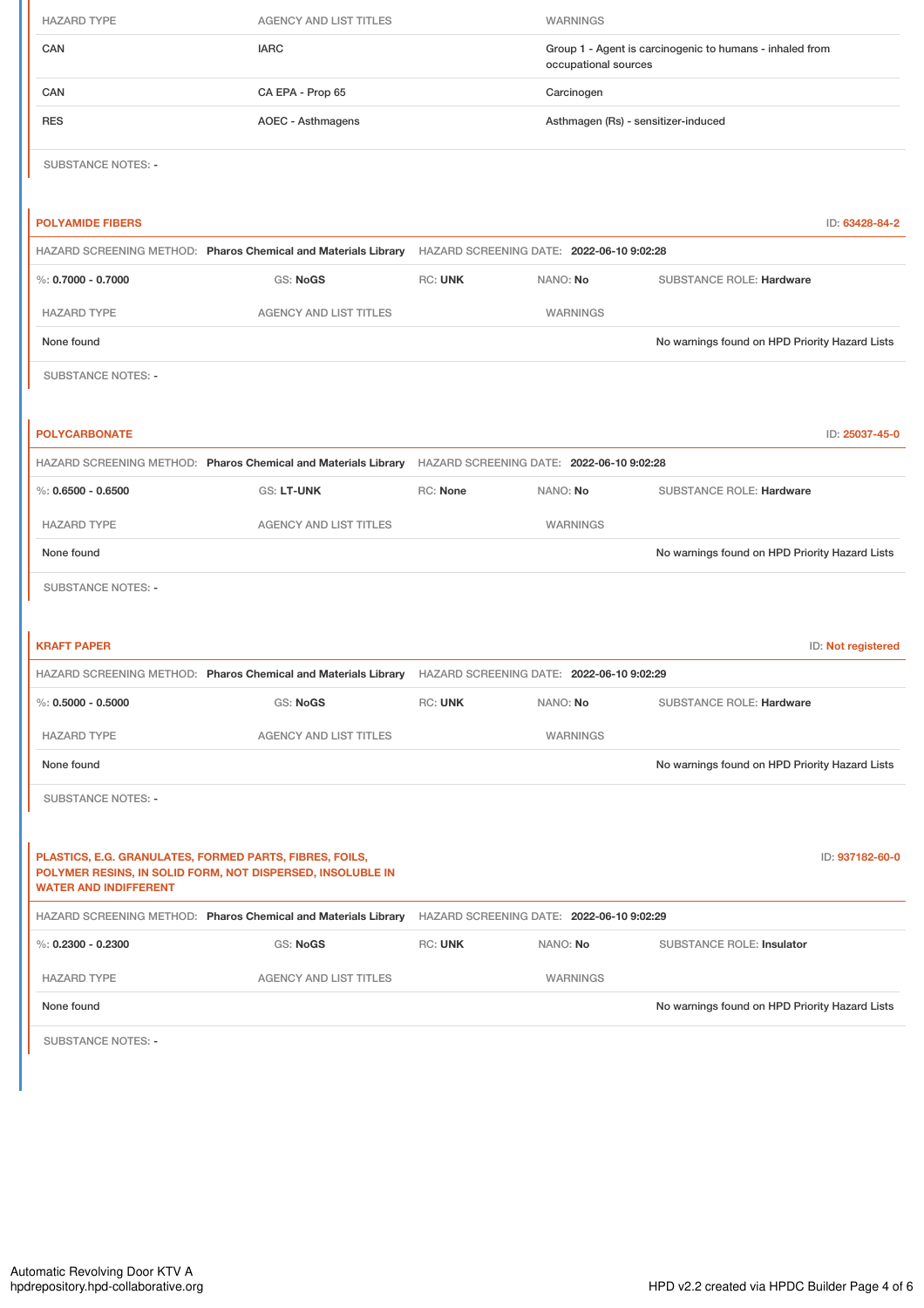This section lists applicable certification and standards compliance information for VOC emissions and VOC content. Other types of health or environmental performance testing or *certifications completed for the product may be provided.*

| <b>VOC EMISSIONS</b>                                                                                                                              | N/A                           |                     |                                                    |
|---------------------------------------------------------------------------------------------------------------------------------------------------|-------------------------------|---------------------|----------------------------------------------------|
| CERTIFYING PARTY: Self-declared<br>APPLICABLE FACILITIES: This HPD is for a product that is NOT<br>liquid/wet applied.<br><b>CERTIFICATE URL:</b> | <b>ISSUE DATE: 2022-06-10</b> | <b>EXPIRY DATE:</b> | CERTIFIER OR LAB: N/A                              |
| CERTIFICATION AND COMPLIANCE NOTES:                                                                                                               |                               |                     |                                                    |
| <b>LCA</b>                                                                                                                                        |                               |                     | <b>Environmental Product</b><br><b>Dooloration</b> |

|                                                                                                                                                  | <b>Devial auvil</b> |              |                  |
|--------------------------------------------------------------------------------------------------------------------------------------------------|---------------------|--------------|------------------|
| CERTIFYING PARTY: Third Party                                                                                                                    |                     | ISSUE EXPIRY | <b>CERTIFIER</b> |
| APPLICABLE FACILITIES: Sofia, Bulgaria                                                                                                           |                     | DATE: DATE:  | OR LAB:          |
| <b>CERTIFICATE URL:</b>                                                                                                                          | 2022-               | $2027 -$     | Institut         |
| https://assets.ctfassets.net/y0dk4vkszqeh/5VxQCMzYqwsY4Gtrei8FiW/a6fe2d4200eab0d77074e8a8af4eaed6/Automatic_Revolving Door KTV A.pdf 02-25 02-24 |                     |              | Bauen und        |
|                                                                                                                                                  |                     |              | Umwelt           |
|                                                                                                                                                  |                     |              | e.V. (IBU)       |

CERTIFICATION AND COMPLIANCE NOTES: -

# **Section 4: Accessories**

This section lists related products or materials that the manufacturer requires or recommends for installation (such as adhesives or fasteners), maintenance, cleaning, or operations. For information relating to the contents of these related products, refer to their applicable Health Product Declarations, if available. No accessories are required for this product.

# **Section 5: General Notes**

dormakaba has resulted from the merger of the two well-established brands Dorma and Kaba, both known for their expertise in the area of smart and secure access solutions. Together we stand for more than 150 years of security and reliability.

Our master brand dormakaba stands for our offering of products, solutions and services for secure access to buildings and rooms from a single source. Our global brand power supports us to become the trusted industry leader.

For more information, please go to: www.dormakaba.com.

The information contained in this HPD is to be used only as a voluntary information on our products. dormakaba makes no representation or warranty as to the completeness or accuracy of the information contained herein. The products and specifications set forth in this HPD are subject to change without notice and dormakaba disclaims any and all liability for such changes. The information contained herein is provided without warranties of any kind, either express or implied, and dormakaba disclaims any and all liability for typographical, printing, or production errors or changes affecting the specifications contained herein.

dormakaba DISCLAIMS ALL WARRANTIES, EXPRESS OR IMPLIED, INCLUDING, BUT NOT LIMITED TO, THE IMPLIED WARRANTIES OF MERCHANTABILITY AND FITNESS FOR A PARTICULAR PURPOSE. IN NO EVENT WILL dormakaba BE LIABLE FOR ANY INCIDENTAL, INDIRECT OR CONSEQUENTIAL DAMAGES ARISING FROM THE SALE OR USE OF ANY PRODUCT.

All sales of products shall be subject to dormakaba's applicable General Terms and Conditions, a copy of which will be provided by your local dormakaba organisation upon request.